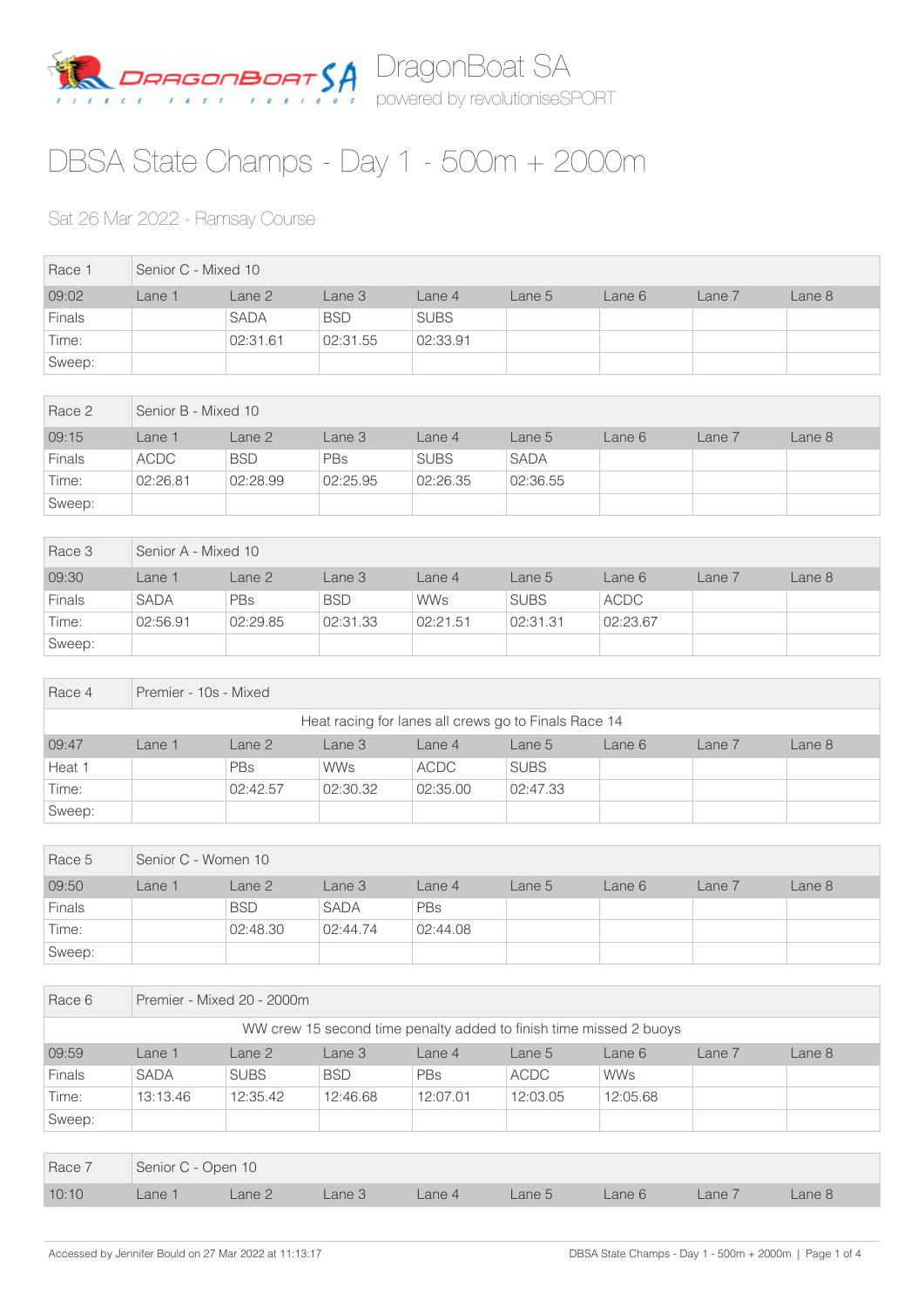| Finals | <b>SADA</b> | <b>SUBS</b> | PBs      |  |  |
|--------|-------------|-------------|----------|--|--|
| Time:  | 02:32.57    | 02:35.12    | 00:00.00 |  |  |
| Sweep: |             |             |          |  |  |

| Race 8        | Senior B - Women 10 |             |            |            |             |        |        |        |  |
|---------------|---------------------|-------------|------------|------------|-------------|--------|--------|--------|--|
| 10:55         | Lane 1              | Lane 2      | Lane 3     | Lane 4     | Lane 5      | Lane 6 | Lane 7 | Lane 8 |  |
| <b>Finals</b> |                     | <b>SADA</b> | <b>PBs</b> | <b>BSD</b> | <b>SUBS</b> |        |        |        |  |
| Time:         |                     | 02:46.83    | 02:43.57   | 02:46.49   | 02:45.05    |        |        |        |  |
| Sweep:        |                     |             |            |            |             |        |        |        |  |

| Race 9        | Senior B - Open 10 |            |            |             |             |        |        |        |  |
|---------------|--------------------|------------|------------|-------------|-------------|--------|--------|--------|--|
| 11:05         | Lane 1             | Lane 2     | Lane 3     | Lane 4      | Lane 5      | Lane 6 | Lane 7 | Lane 8 |  |
| <b>Finals</b> |                    | <b>PBs</b> | <b>BSD</b> | <b>SUBS</b> | <b>SADA</b> |        |        |        |  |
| Time:         |                    | 02:18.04   | 02:17.98   | 02:21.93    | 02:46.29    |        |        |        |  |
| Sweep:        |                    |            |            |             |             |        |        |        |  |

| Race 10 | Senior A - Women 10 |             |            |            |          |        |        |        |  |
|---------|---------------------|-------------|------------|------------|----------|--------|--------|--------|--|
| 11:25   | ane 1               | Lane 2      | Lane 3     | Lane 4     | Lane 5   | Lane 6 | Lane 7 | Lane 8 |  |
| Finals  | <b>SADA</b>         | <b>SUBS</b> | <b>WWs</b> | <b>BSD</b> | ACDC     |        |        |        |  |
| Time:   | 03:00.09            | 02:38.27    | 02:34.06   | 02:39.75   | 02:40.29 |        |        |        |  |
| Sweep:  |                     |             |            |            |          |        |        |        |  |

| Race 11       | Senior A - Open 10 |             |            |            |             |        |        |        |  |
|---------------|--------------------|-------------|------------|------------|-------------|--------|--------|--------|--|
| 11:35         | _ane 1             | Lane 2      | Lane 3     | Lane 4     | Lane 5      | Lane 6 | Lane 7 | Lane 8 |  |
| <b>Finals</b> |                    | <b>ACDC</b> | <b>PBs</b> | <b>BSD</b> | <b>SUBS</b> |        |        |        |  |
| Time:         |                    | 02:18.44    | 02:19.49   | 02:19.07   | 02:24.94    |        |        |        |  |
| Sweep:        |                    |             |            |            |             |        |        |        |  |

| Race 12 | Premier - 10s - Women                         |            |            |             |             |        |        |        |  |  |
|---------|-----------------------------------------------|------------|------------|-------------|-------------|--------|--------|--------|--|--|
|         | Heat racing for lanes All crews go to Race 15 |            |            |             |             |        |        |        |  |  |
| 11:55   | Lane 1                                        | Lane 2     | Lane 3     | Lane 4      | Lane 5      | Lane 6 | Lane 7 | Lane 8 |  |  |
| Heat 1  |                                               | <b>PBs</b> | <b>WWs</b> | <b>ACDC</b> | <b>SUBS</b> |        |        |        |  |  |
| Time:   |                                               | 02:51.56   | 02:40.52   | 02:47.69    | 02:54.66    |        |        |        |  |  |
| Sweep:  |                                               |            |            |             |             |        |        |        |  |  |

| Race 13 | Premier - 10s - Open |            |                                               |            |            |        |        |        |  |  |
|---------|----------------------|------------|-----------------------------------------------|------------|------------|--------|--------|--------|--|--|
|         |                      |            | heat racing or lanes all go to Finals Race 16 |            |            |        |        |        |  |  |
| 12:05   | Lane 1               | Lane 2     | Lane 3                                        | Lane 4     | Lane 5     | Lane 6 | Lane 7 | Lane 8 |  |  |
| Heat 1  |                      | <b>PBs</b> | ACDC                                          | <b>BSD</b> | <b>WWs</b> |        |        |        |  |  |
| Time:   |                      | 02:29.49   | 02:23.62                                      | 02:28.79   | 02:23.22   |        |        |        |  |  |
| Sweep:  |                      |            |                                               |            |            |        |        |        |  |  |

| Race 14                   | Premier - 10s - Mixed |          |            |             |             |        |        |        |  |  |
|---------------------------|-----------------------|----------|------------|-------------|-------------|--------|--------|--------|--|--|
| lane placings from Race 4 |                       |          |            |             |             |        |        |        |  |  |
| 12:40                     | Lane 1                | Lane 2   | Lane 3     | Lane 4      | Lane 5      | Lane 6 | Lane 7 | Lane 8 |  |  |
| Finals                    |                       | PBs      | <b>WWs</b> | <b>ACDC</b> | <b>SUBS</b> |        |        |        |  |  |
| Time:                     |                       | 02:29.49 | 02:24.45   | 02:29.25    | 02:42.36    |        |        |        |  |  |
| Sweep:                    |                       |          |            |             |             |        |        |        |  |  |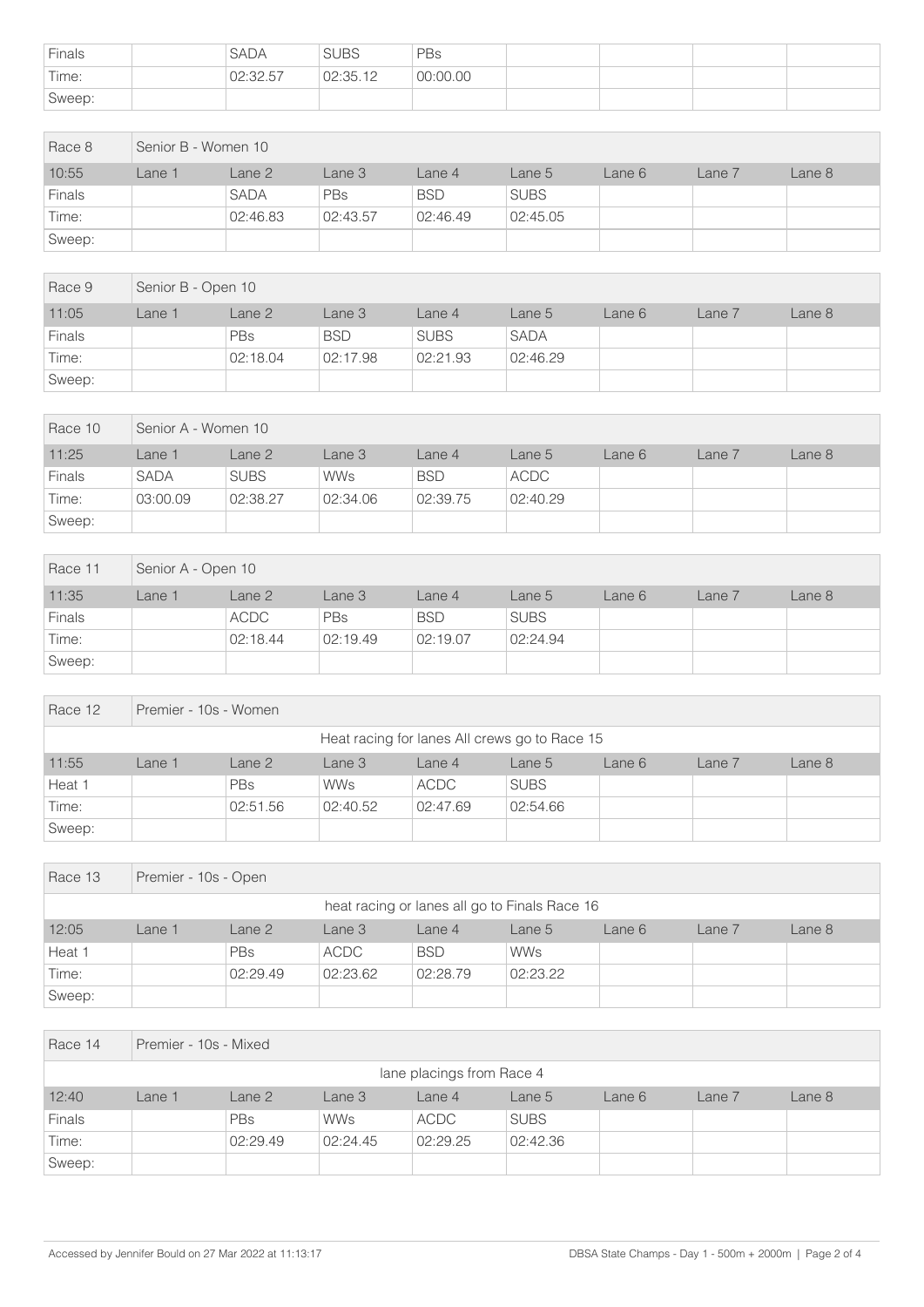| Race 15                    |        | Premier - 10s - Women |            |             |             |        |        |        |  |  |  |
|----------------------------|--------|-----------------------|------------|-------------|-------------|--------|--------|--------|--|--|--|
| lane placings from Race 12 |        |                       |            |             |             |        |        |        |  |  |  |
| 12:50                      | Lane 1 | Lane 2                | Lane 3     | Lane 4      | Lane 5      | Lane 6 | Lane 7 | Lane 8 |  |  |  |
| <b>Finals</b>              |        | <b>PBs</b>            | <b>WWs</b> | <b>ACDC</b> | <b>SUBS</b> |        |        |        |  |  |  |
| Time:                      |        | 02:42.07              | 02:37.24   | 02:39.98    | 02:45.33    |        |        |        |  |  |  |
| Sweep:                     |        |                       |            |             |             |        |        |        |  |  |  |

| Race 16                    |        | Premier - 10s - Open |            |             |          |        |        |        |  |  |  |
|----------------------------|--------|----------------------|------------|-------------|----------|--------|--------|--------|--|--|--|
| lane placings from Race 13 |        |                      |            |             |          |        |        |        |  |  |  |
| 13:10                      | Lane 1 | Lane 2               | Lane 3     | Lane 4      | Lane 5   | Lane 6 | Lane 7 | Lane 8 |  |  |  |
| <b>Finals</b>              |        | <b>BSD</b>           | <b>WWs</b> | <b>ACDC</b> | PBs      |        |        |        |  |  |  |
| Time:                      |        | 02:17.71             | 02:17.90   | 02:17.81    | 02:20.80 |        |        |        |  |  |  |
| Sweep:                     |        |                      |            |             |          |        |        |        |  |  |  |

| Race 17       | Senior B - Mixed 20 |             |            |            |             |       |        |        |
|---------------|---------------------|-------------|------------|------------|-------------|-------|--------|--------|
| 13:30         | Lane 1              | Lane 2      | Lane 3     | Lane 4     | Lane 5      | ane 6 | Lane 7 | Lane 8 |
| <b>Finals</b> |                     | <b>SUBS</b> | <b>PBs</b> | <b>BSD</b> | <b>SADA</b> |       |        |        |
| Time:         |                     | 02:14.35    | 02:20.39   | 02:16.64   | 02:26.02    |       |        |        |
| Sweep:        |                     |             |            |            |             |       |        |        |

| Race 18 | Senior A - Mixed 20 |             |            |          |             |        |        |        |  |
|---------|---------------------|-------------|------------|----------|-------------|--------|--------|--------|--|
| 13:40   | _ane 1              | Lane 2      | Lane 3     | Lane 4   | Lane 5      | Lane 6 | Lane 7 | Lane 8 |  |
| Finals  |                     | <b>SUBS</b> | <b>BSD</b> | PBs      | <b>SADA</b> |        |        |        |  |
| Time:   |                     | 02:15.84    | 02:14.51   | 02:16.02 | 02:37.96    |        |        |        |  |
| Sweep:  |                     |             |            |          |             |        |        |        |  |

| Race 19                                                 |        | Premier - 20s - Mixed |            |             |             |        |        |        |  |  |  |
|---------------------------------------------------------|--------|-----------------------|------------|-------------|-------------|--------|--------|--------|--|--|--|
| Heat racing for lanes all crews to go to Finals Race 23 |        |                       |            |             |             |        |        |        |  |  |  |
| 14:00                                                   | Lane 1 | Lane 2                | Lane 3     | Lane 4      | Lane 5      | Lane 6 | Lane 7 | Lane 8 |  |  |  |
| Heat 1                                                  |        | <b>PBs</b>            | <b>WWs</b> | <b>ACDC</b> | <b>SUBS</b> |        |        |        |  |  |  |
| Time:                                                   |        | 02:32.10              | 02:17.62   | 02:18.89    | 02:32.30    |        |        |        |  |  |  |
| Sweep:                                                  |        |                       |            |             |             |        |        |        |  |  |  |

| Race 20       | Senior A - Women 20 |            |             |          |             |        |            |        |  |
|---------------|---------------------|------------|-------------|----------|-------------|--------|------------|--------|--|
| 14:10         | Lane 1              | Lane 2     | Lane 3      | Lane 4   | Lane 5      | Lane 6 | $Lane$ $7$ | Lane 8 |  |
| <b>Finals</b> |                     | <b>BSD</b> | <b>SUBS</b> | PBs      | <b>SADA</b> |        |            |        |  |
| Time:         |                     | 00:00.00   | 02:25.53    | 02:22.86 | 02:41.15    |        |            |        |  |
| Sweep:        |                     |            |             |          |             |        |            |        |  |

| Race 21                                              |        | Premier - 20s - Women                                                |            |            |  |  |  |  |  |  |  |
|------------------------------------------------------|--------|----------------------------------------------------------------------|------------|------------|--|--|--|--|--|--|--|
| Heat racing for lanes all crews go to Finals Race 24 |        |                                                                      |            |            |  |  |  |  |  |  |  |
| 14:30                                                | Lane 1 | Lane 2<br>Lane 8<br>Lane 3<br>Lane $4$<br>Lane 7<br>Lane 5<br>Lane 6 |            |            |  |  |  |  |  |  |  |
| Heat 1                                               |        | <b>SUBS</b>                                                          | <b>PBs</b> | <b>BSD</b> |  |  |  |  |  |  |  |
| Time:                                                |        | 02:33.05                                                             | 02:32.04   | 02:29.32   |  |  |  |  |  |  |  |
| Sweep:                                               |        |                                                                      |            |            |  |  |  |  |  |  |  |

| Race 22 | Premier - 20s - Open |        |                                                      |              |        |       |        |        |
|---------|----------------------|--------|------------------------------------------------------|--------------|--------|-------|--------|--------|
|         |                      |        | Heat racing for lanes All crews go to Finals Race 25 |              |        |       |        |        |
| 14:40   | <sub>-</sub> ane 1   | Lane 2 | Lane 3                                               | $1$ ane $47$ | Lane 5 | ane 6 | Lane 7 | Lane 8 |